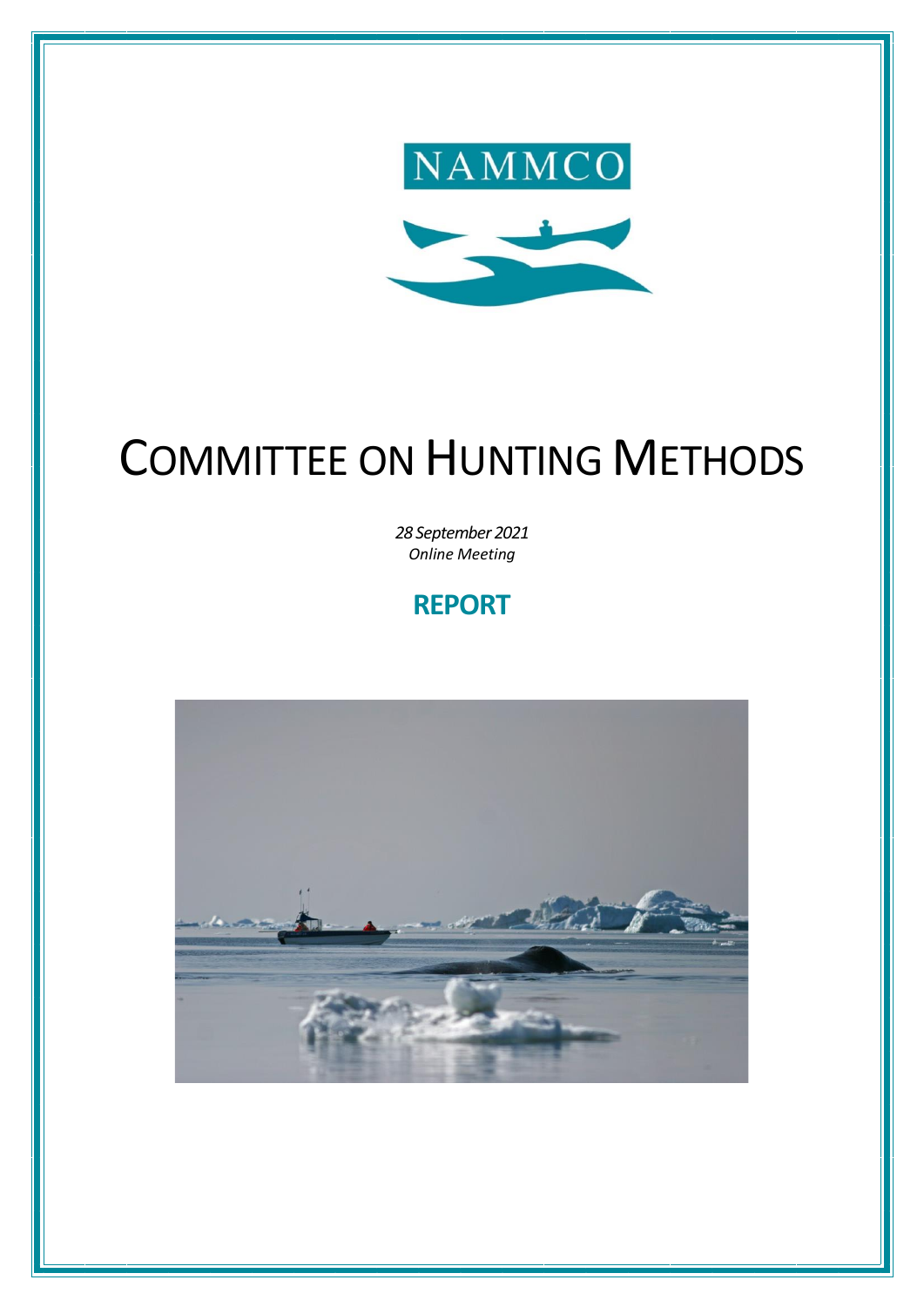© North Atlantic Marine Mammal Commission

#### **Please cite this report as:**

NAMMCO-North Atlantic Marine Mammal Commission (2021). Report of the Committee on Hunting Methods, September 2021, Online Meeting.

Available at nammco.org/topics/committee-on-hunting-methods/

© Fernando Ugarte

#### **DISCLAIMER:**

The content of this report contains the view of the Committee and does not necessarily represent the views of the Council.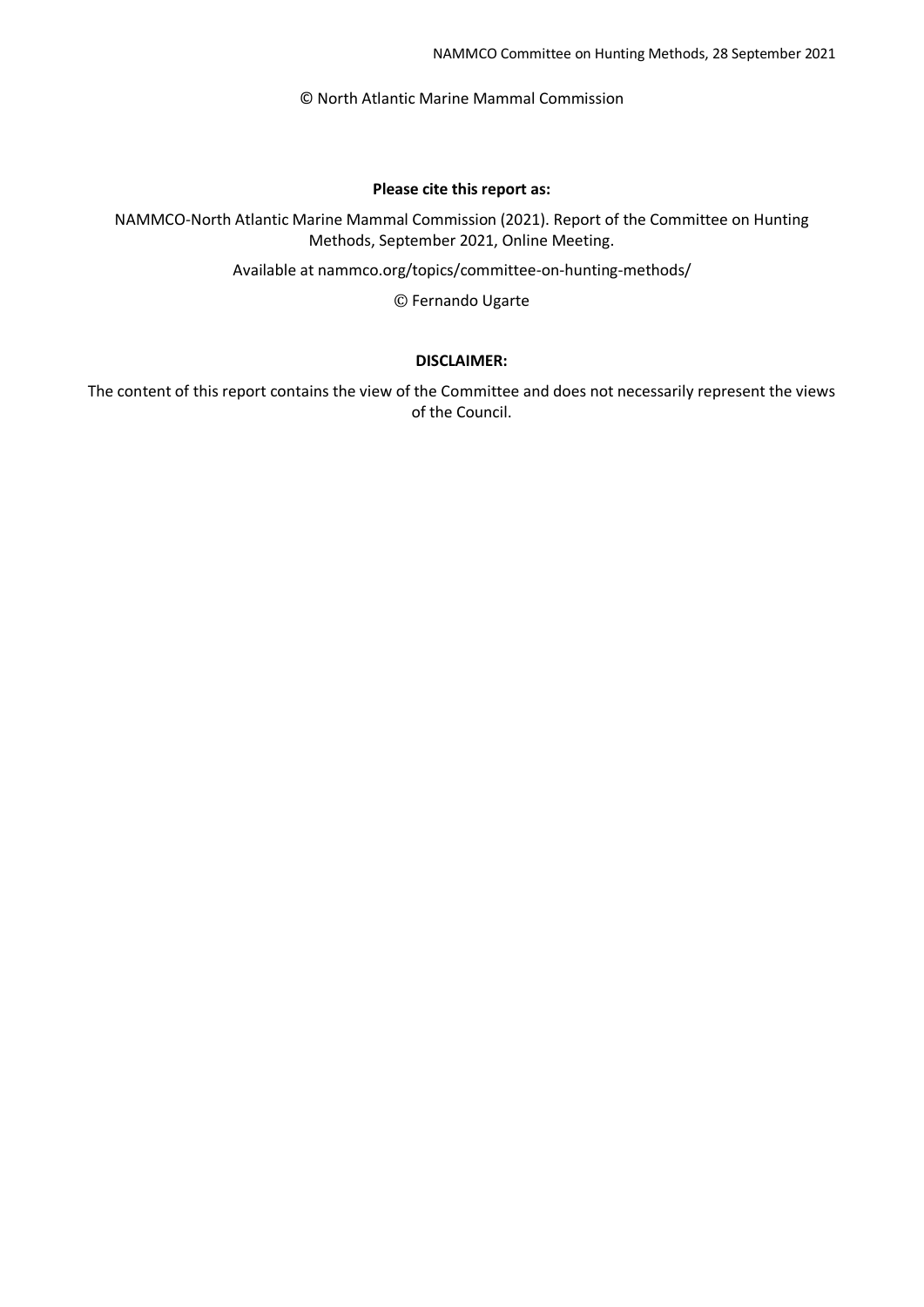# **TABLE OF CONTENTS**

| 3.2 |  |  |  |
|-----|--|--|--|
|     |  |  |  |
|     |  |  |  |
|     |  |  |  |
|     |  |  |  |
|     |  |  |  |
|     |  |  |  |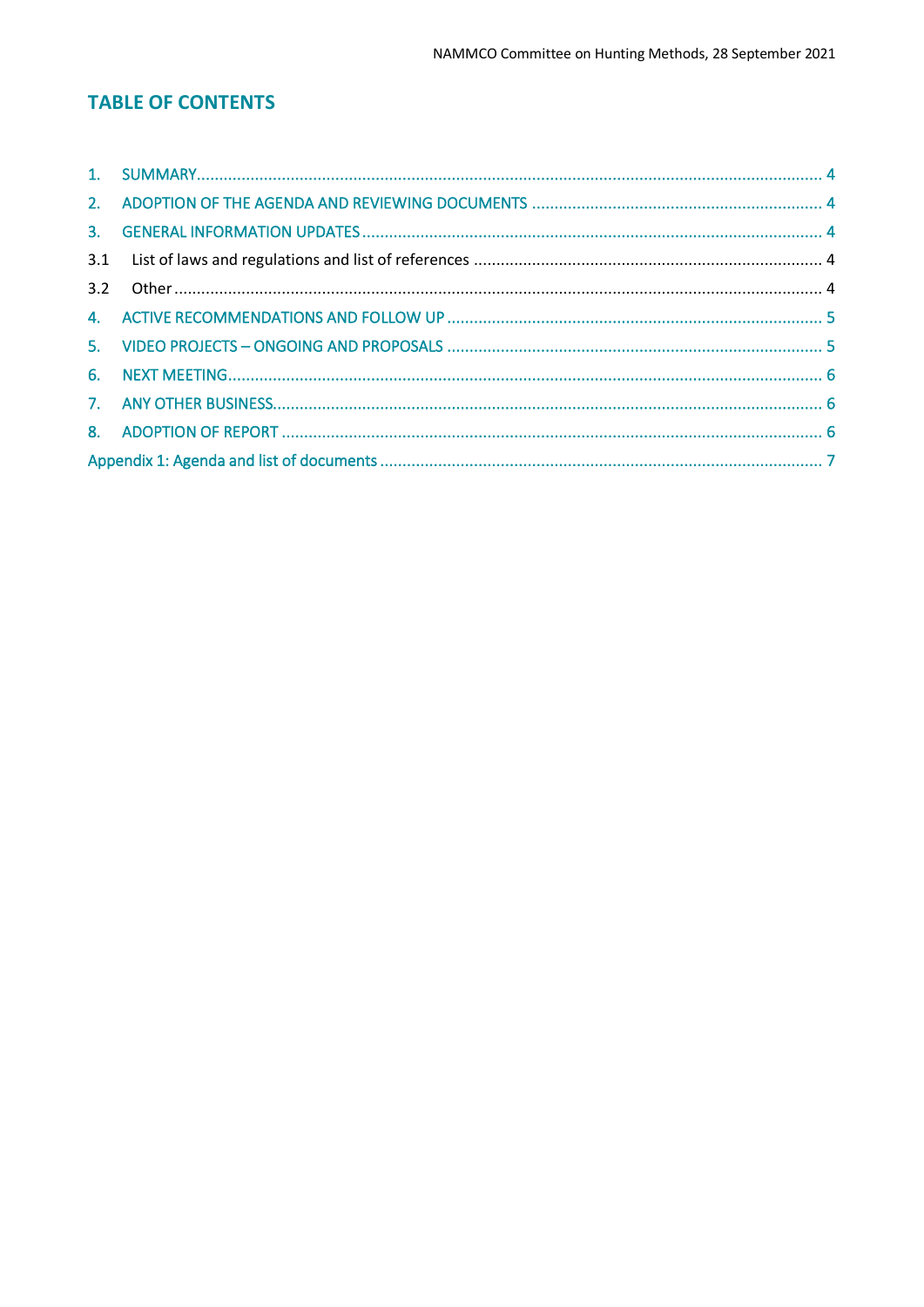# <span id="page-3-0"></span>1. **SUMMARY**

The Committee on Hunting Methods (CHM) held an online meeting on September 28, 2021. Present were Kathrine A. Ryeng (Chair) and Guro Gjelsvik (Norway), Guðni Magnus Eiríksson and Kristján Loftsson (Iceland), Amalie Jessen and Masaana Dorph (Greenland), Signar Petersen (Faroe Islands), and Charlotte Winsnes and Martin Binachon (intern) from the Secretariat.

Actions arising from the meeting:

- The Secretariat will shorten the document NAMMCO/CHM-recommendations before the next meeting
- The Chair will work on precising the proposal for a second information video

# <span id="page-3-1"></span>2. **ADOPTION OF THE AGENDA AND REVIEWING DOCUMENTS**

The Chair, Kathrine A. Ryeng, opened the meeting for comments to the agenda (NAMMCO/CHM-2021-02/01). The agenda was adopted as amended under AOB, and meeting documents reviewed (Appendix 1).

# <span id="page-3-2"></span>3. **GENERAL INFORMATION UPDATES**

To review and update information related to the work of the committee is a standard task of the CHM. The following overview documents are regularly updated either in connection with meetings or by correspondence intersessionally.

#### <span id="page-3-3"></span>**3.1 LIST OF LAWS AND REGULATIONS AND LIST OF REFERENCES**

No new laws or regulations related to marine mammal hunting had come into force since the last meeting. However, Greenland informed that several executive orders (EO) were in the pipeline. A new EO on walrus, replacing the existing one from 2006, would soon be sent out for public consultation. The EO was based on NAMMCO recommendations and gave modifications on hunting areas and seasons. Secondly, an EO concerning small cetaceans (but not beluga and narwhal), and particularly harbour porpoises, was being drafted, and would also be sent out for public consultation in the near future. This EO is new and would establish quotas for some species of small cetaceans. Finally, the EO on beluga and narwhal was currently being reviewed modifying the hunting areas in East Greenland.

Regarding new publications related to marine mammal hunting, the Chair, on behalf of Norway, informed on two new publications.

The updated information is uploaded to the NAMMCO website.

#### <span id="page-3-4"></span>**3.2 OTHER**

Members had been asked to update documents NAMMCO/CHM-2021-02/02 Conservation Status Marine Mammal Stocks and NAMMCO/CHM-2021-02/03 Hunting and Regulations in NAMMCO prior to the meeting.

No further updates were given on these documents, but Greenland informed that it has started developing a digital application in which hunters can report their catches (and other relevant information, such as struck and lost animals). The app will start with the reporting of caribou and muskox catches, but the aim is to gradually enlarge it to all quota-restricted species, including marine mammals. Greenland will continue to inform the CHM on the development of this app and hopes that the project will be introduced in full in 2023.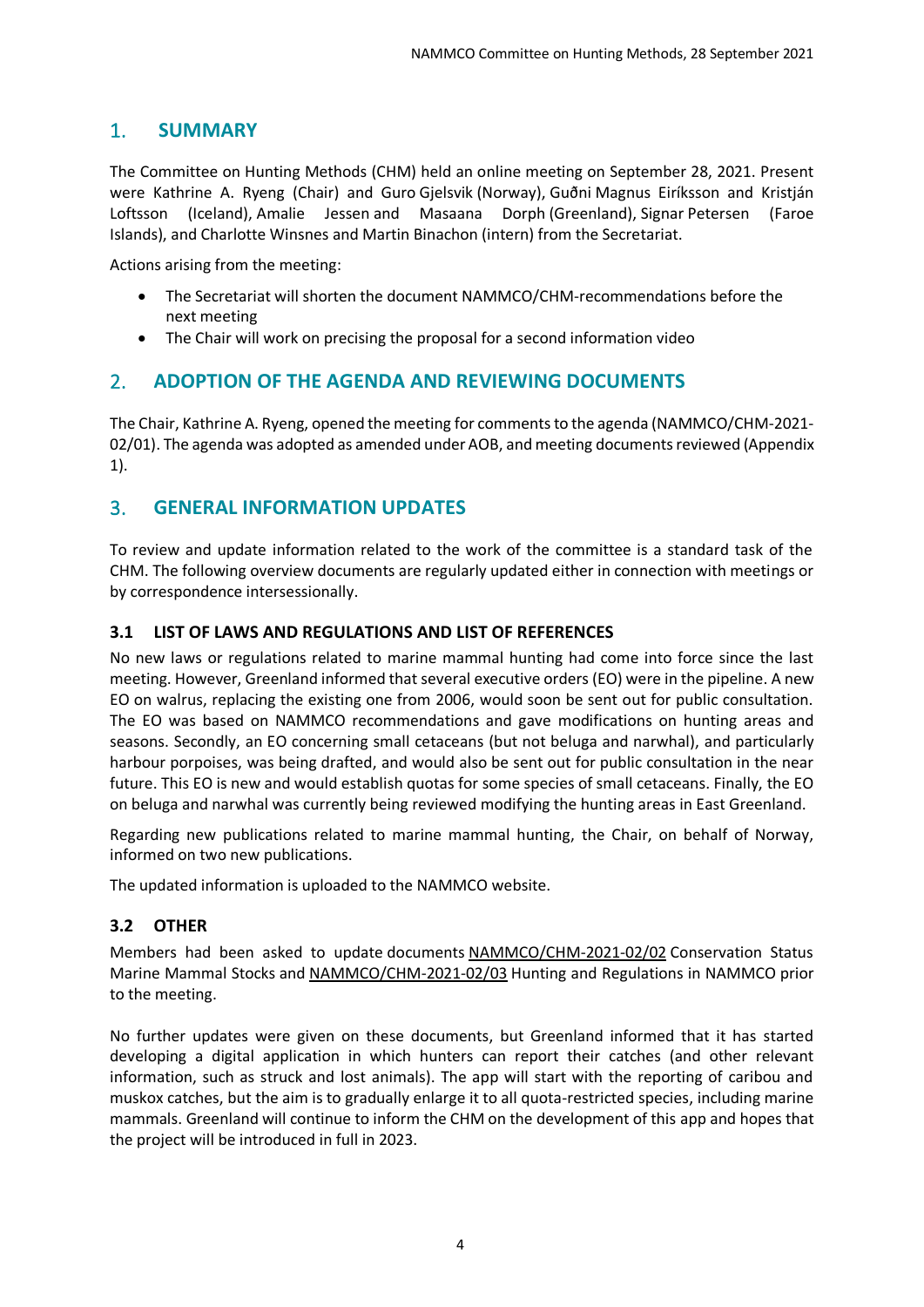# <span id="page-4-0"></span>4. **ACTIVE RECOMMENDATIONS AND FOLLOW UP**

Document NAMMCO/CHM-recommendations contained the overview of all recommendations from Expert Group Meetings and Workshops to member countries, and their responses, since 1999. The document is by default very comprehensive. It contains many recommendations pertaining to similar issues and the CHM had asked that the active recommendations be categorised under three main headings:

- Recommendations pertaining to struck and lost issues,
- Recommendations pertaining to the municipal rifle hunt in Greenland,
- Recommendations pertaining to training/education and safety issues for hunters.

The Secretariat had drafted document "Recurring Recommendations Grouped by Categories" which also included additional categories like monitoring, co-operation and data requirements. During the process of reviewing all remaining active recommendations with the aim of categorising and simplifying/clarifying the language, it had become evident that several recommendations were also duplicated within these categories.

The CHM reviewed and discussed the document, also giving feedback on follow up on some specific recommendations. On a more general level it was noted that some recommendations had been followed up by some, but not all, and as such were not active for every country any longer. However, recognising that most of the recommendations would be never-ending in the sense that they were of a general nature representing issues that are at the core of safe, efficient, and responsible hunting, it was agreed to task the Secretariat to look at the document with the aim of making it more concise and give suggestions on how it could best be used.

# <span id="page-4-1"></span>5. **VIDEO PROJECTS – ONGOING AND PROPOSALS**

An update was given by Iceland and the Secretariat on the information video on the safe handling of the whaling cannon with loader pusher shell, the harpoon, and the Whale grenade 99. The work is well underway and the actual filming onboard a hunting vessel has been done. Currently the editorial work remains including production of the voice over. The video will be presented to the Council Meeting in March and should be made available to the CHM long before that date.

In following up on the endorsement of Council for producing a series of training videos, the Secretariat had drafted a proposal for a second video, which would focus on optimal target locations and shooting angles in whale hunting. The Chair was proposed as project leader.

The CHM discussed funding for the project. It was noted that external funding must be governed by NAMMCO principles for external funding and approved by the Council. Recommendations to Council on possible external funders for any CHM project will be based on an agreed proposal from the committee

The CHM discussed the draft and the timing of initiating a new video while the first one was still under production. It was agreed to task the Chair and the Secretariat to develop a more detailed project description for the consideration of the CHM. To allow the Committee to make a better-informed decision for the 2<sup>nd</sup> video it was agreed to plan a designated meeting in which watching the final video would be the only item on the agenda.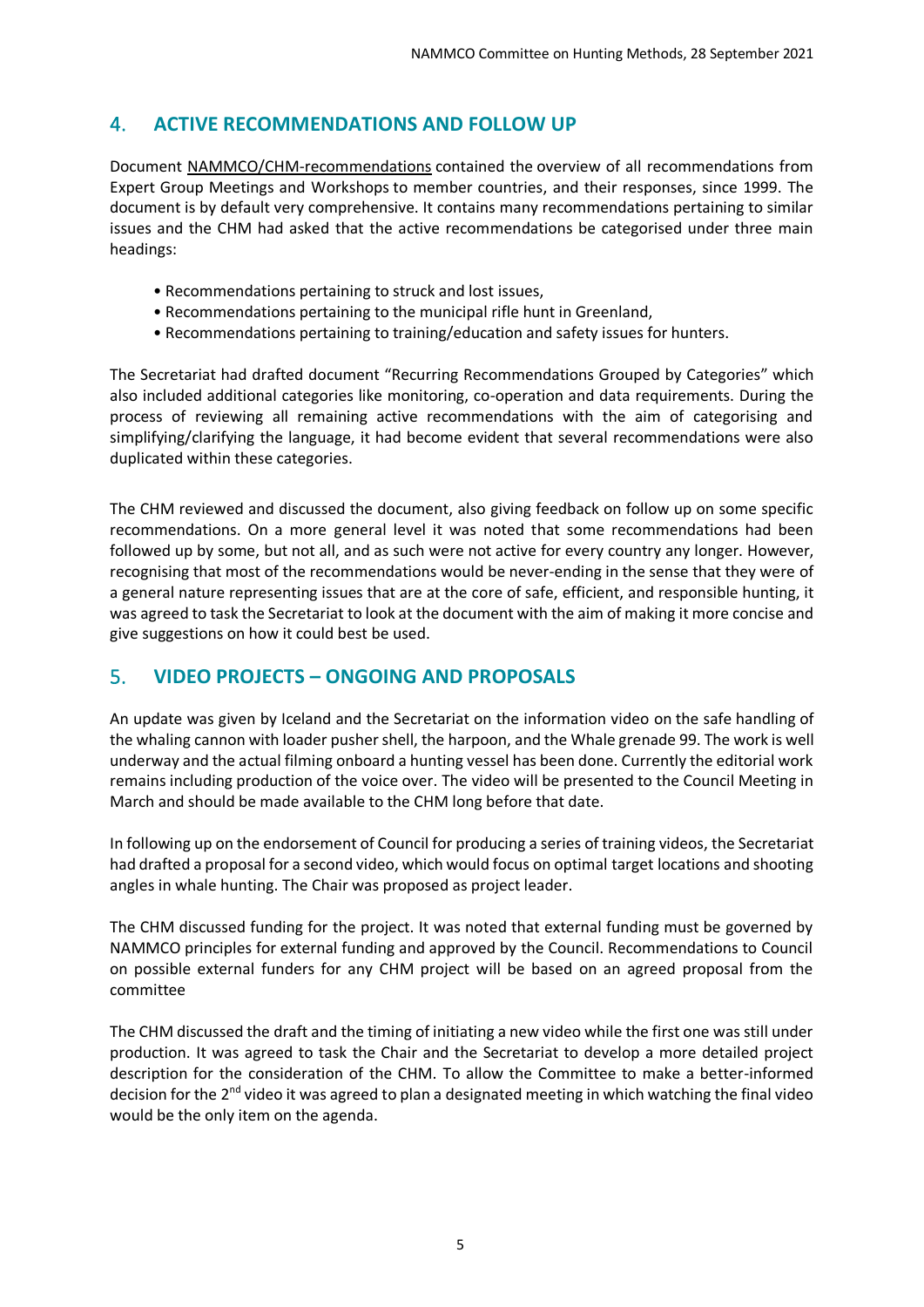# <span id="page-5-0"></span>6. **NEXT MEETING**

The next ordinary meeting will be in mid-February 2022. The format was not yet decided, but the Committee expressed its support for a hybrid meeting, perhaps in conjunction with the CIO meeting in Copenhagen.

# <span id="page-5-1"></span>7. **ANY OTHER BUSINESS**

The Faroe Islands gave information about the hunting of 1,400 white-sided dolphins on September 12, 2021. The Faroe Islands explained that the hunt went well and that the killing was executed relatively quickly considering the number of available hunters (43 minutes in total). The Faroe Islands explained with disappointment that the new lance developed for dolphins was not used because of a misunderstanding.

Norway informed the CHM that Valdimir, the beluga whale swimming along the Norwegian coast appears unhealthy these days.

# <span id="page-5-2"></span>8. **ADOPTION OF REPORT**

The report was adopted by correspondence on 28 October 2021.